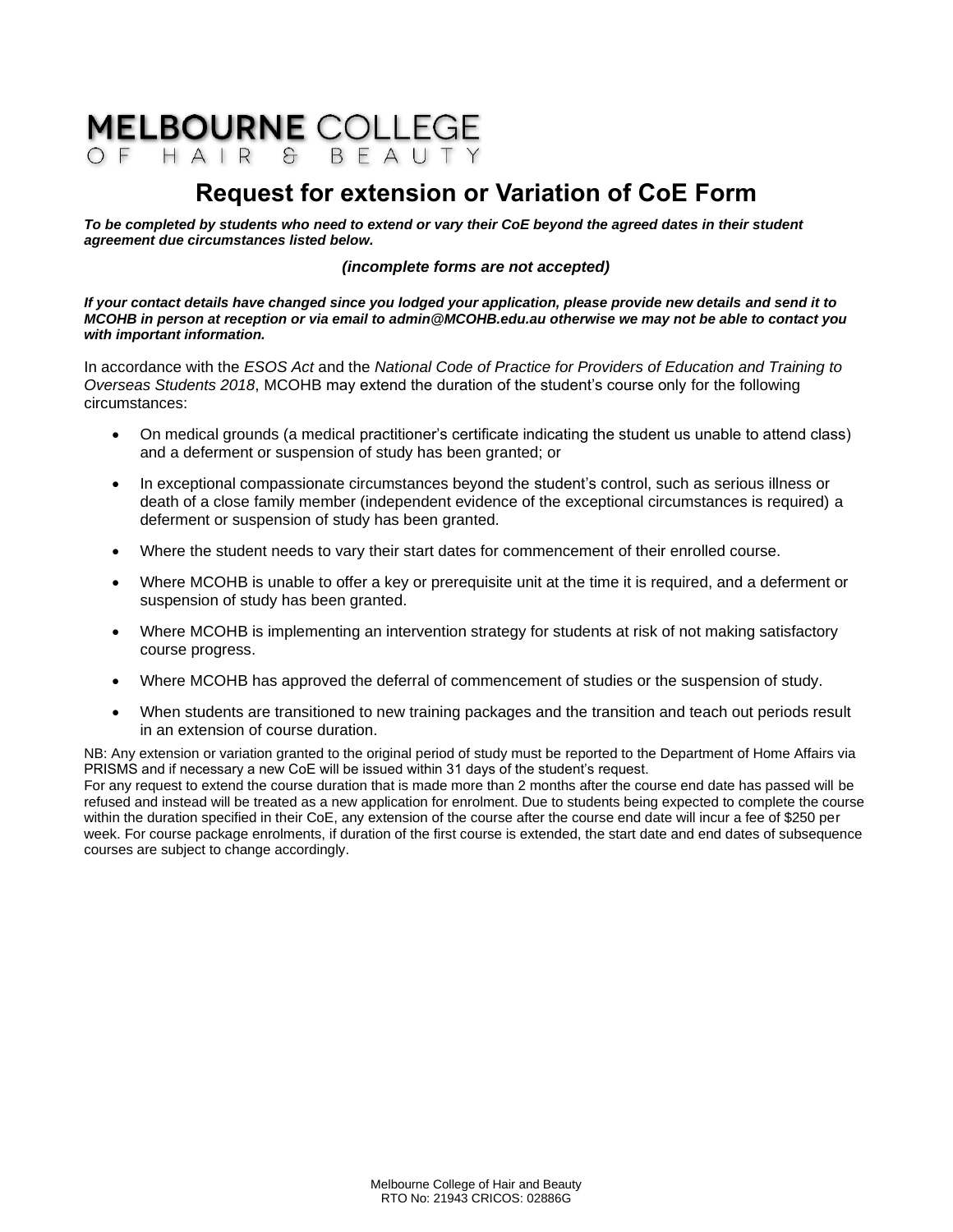# **Applicant Details**

| Student ID:                                               |                    | Date of Birth:                             |  |  |  |  |  |
|-----------------------------------------------------------|--------------------|--------------------------------------------|--|--|--|--|--|
| Family Name (as per enrolment registration):              |                    |                                            |  |  |  |  |  |
| Given Name (as per enrolment registration):               |                    |                                            |  |  |  |  |  |
| Phone:                                                    | mobile phone:      | student email:                             |  |  |  |  |  |
| <b>Course Details</b>                                     |                    |                                            |  |  |  |  |  |
| Course Code:                                              | Course Title/Name: |                                            |  |  |  |  |  |
| Original Start Date: (as per CoE/offer letter)            |                    | Course end date (as per CoE/offer letter): |  |  |  |  |  |
| New Start Date:                                           |                    | New course end date:                       |  |  |  |  |  |
| Total weeks of original enrolled course:                  |                    |                                            |  |  |  |  |  |
| Total weeks before completion of current enrolled course: |                    |                                            |  |  |  |  |  |

# *Reason for CoE extension application*

 $\Box$  Compassionate or compelling circumstances beyond the control of the student.

 $\Box$  Implementation of an intervention strategy due to not making satisfactory course progress.

 $\square$  Deferment, suspension or leave of study has been granted.

 $\Box$  Change of commencement or finish date due to compelling circumstances

Please outline the reasons/circumstances for seeking the request:

| Do you have evidence to support the reasons/circumstances outlined? | $\Box$ YES | $\Box$ NO | $\Box$ NA |
|---------------------------------------------------------------------|------------|-----------|-----------|
| If Yes, please indicate type of evidence and attach:                |            |           |           |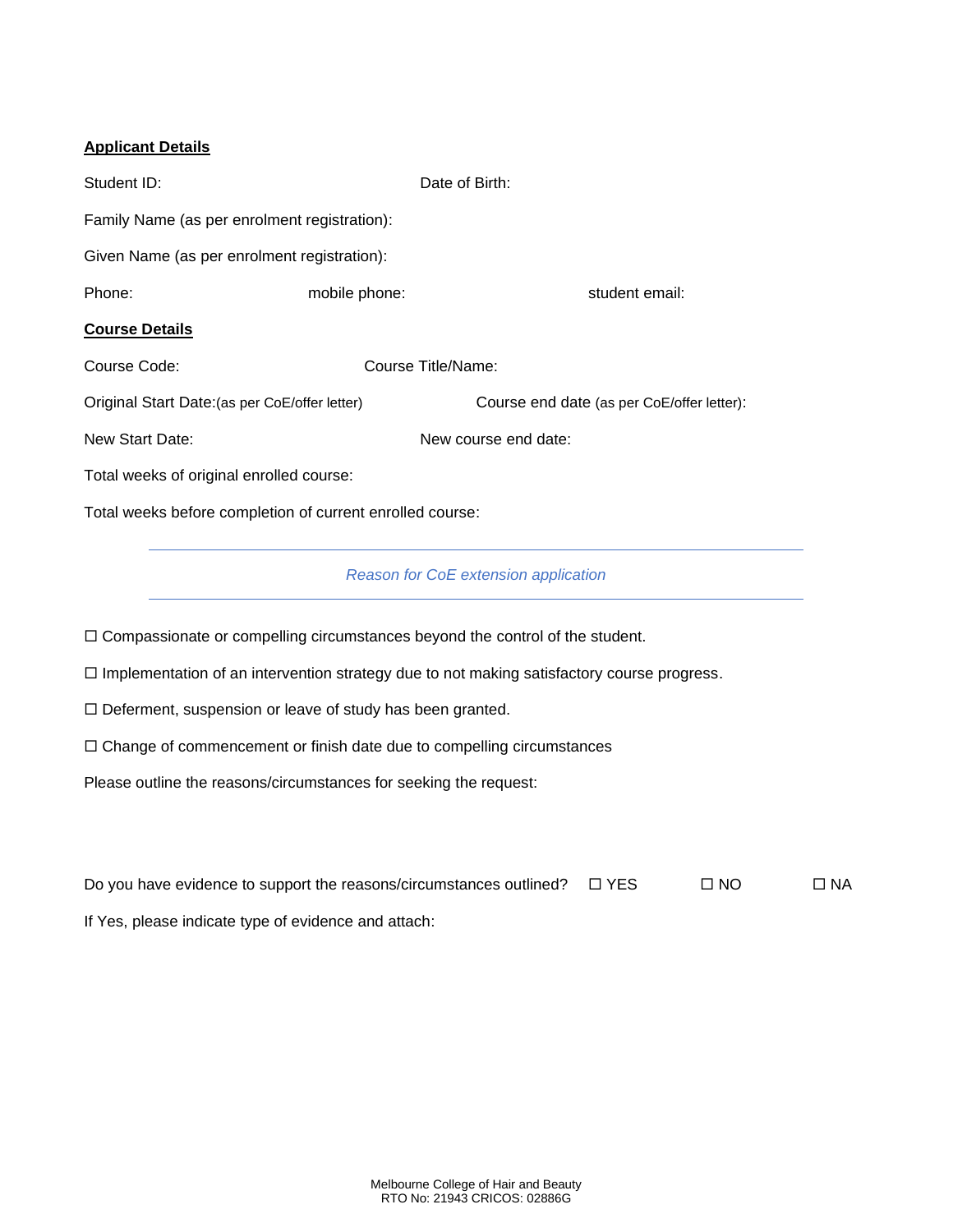#### **Student Declaration**

I declare that the above information is true and correct. I acknowledge that withholding information or providing incorrect information may delay processing of the application and breach my Visa conditions.

| Student Signature: | Date: |
|--------------------|-------|
|                    |       |

If approved MCOHB will report the changes to your existing enrolment to the Department of Home Affairs via PRISMS within 31 working days. If you require more information as to how this action may affect your visa, contact the Department of Home Affairs via their website.

#### *Checklist of items to be changed before application is approved*

You may apply to extend your student visa within four months of your current visa expiring. It is important to always be aware of the expiry date of your visa, and that you must apply for a new visa before your current visa expires.

MCOHB encourages all students to apply for a new visa onshore, i.e. in Australia. Applying offshore may result in delays and prevent you from returning to Australia in time to recommence your studies.

A student visa application can be lodged online via your Immi Account. Further information about applying for a new student visa can be found on the Department of Home Affairs' (Immigration & Citizenship) website.

#### **Before you apply ensure you:**

 Extend your Overseas Student Health Cover (OSHC). Your new OSHC policy must cover the duration of your expected new visa length. Generally, this means that your cover should extend three months after your expected course completion date (i.e. until 31 August for those completing after Semester one, 15 March for those completing after Semester two, 31 October for those completing in Winter Term.

 $\Box$  Have an approved & current study plan. If not, request that student support to provide one; and make sure your enrolment reflects your approved study plan; and

 $\Box$  Finalise all outstanding tuition fees by Friday of Week one.

# **FOR OFFICE USE**

*Approver must be the CEO, Director of Studies and operations manager or their delegate*

Date application received: Received by:

Application approved:  $\Box$  YES  $\Box$  NO

CEO/Director of Studies/delegate signature: Date:

Printed Name:

If NO why not: